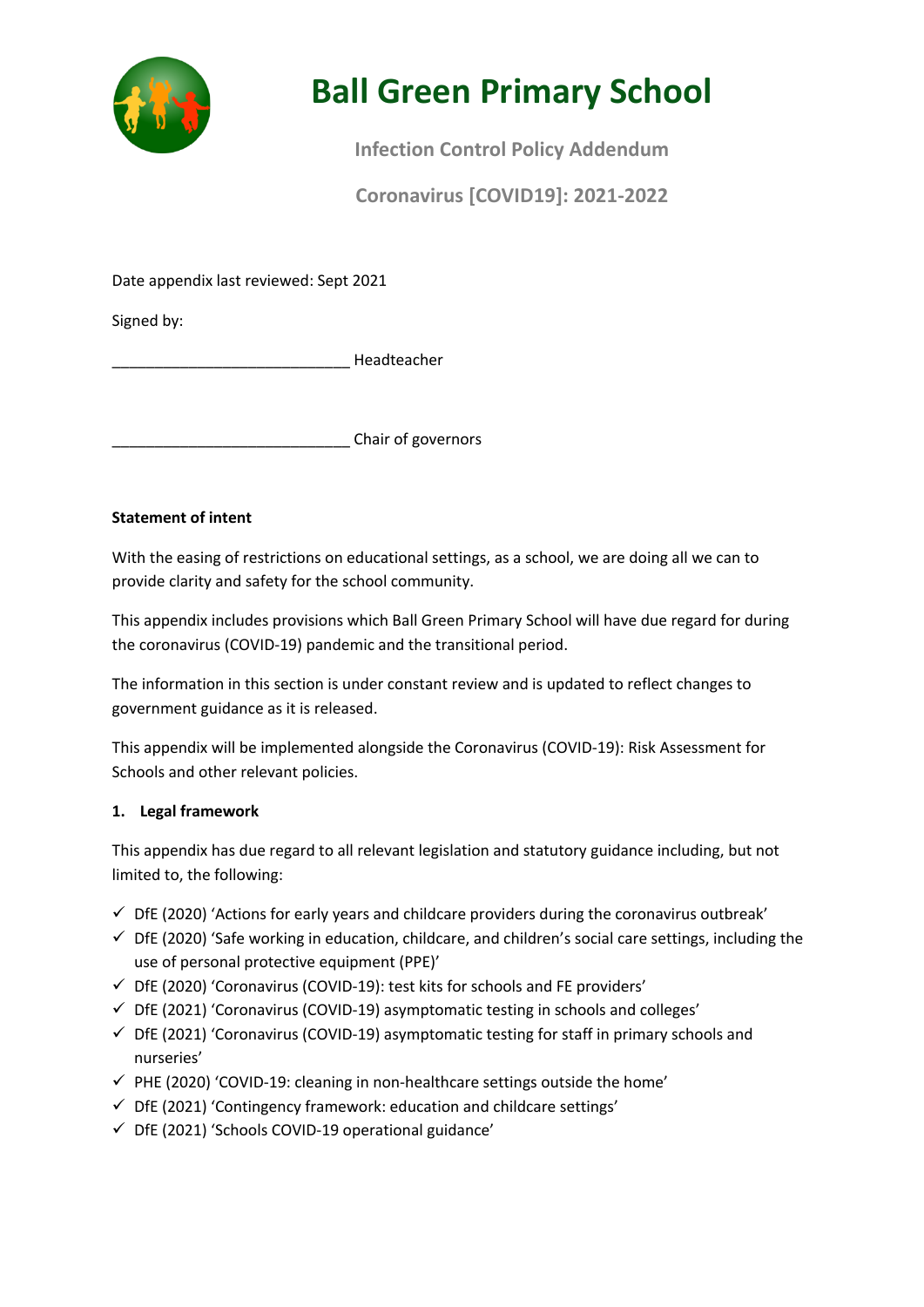This appendix operates in accordance with the following school policies:

- $\checkmark$  Staff Leave of Absence Policy;
- $\checkmark$  Behavioural Policy;
- $\checkmark$  Coronavirus (COVID-19): Risk Assessment for Schools;
- $\checkmark$  Coronavirus (COVID-19): Rapid Testing Policy.

### **2. Infection control measures**

The school will conduct risk assessments to identify appropriate infection control measures that need to be implemented to protect the health and safety of staff and pupils. Risk assessments will be treated as live documents and will be kept under review to ensure they have regard to the latest guidance and circumstances.

While social distancing guidance is no longer in operation, the school will ensure that the appropriate measures are in place to protect clinically extremely vulnerable pupils and staff by following HSE guidance on protecting vulnerable workers and how to talk about reducing risks in the workplace.

All staff and pupils will be:

- $\checkmark$  Told to frequently wash their hands with soap and hot water for at least 20 seconds or use an alcohol-based sanitiser;
- $\checkmark$  Encouraged not to touch their faces;
- $\checkmark$  Told to use a tissue or their elbow to catch coughs and sneezes, and to use bins for tissue waste.

Pupils who have difficulty washing their hands will be supported by a member of staff, with social distancing in place where possible.

The school will promote good respiratory hygiene practices, e.g. the 'catch it, bin it, kill it' approach, throughout the school.

Disposable tissues and bins will be available in every classroom. If the classroom does not have a sink with hot water and soap, the school will endeavour to make hand sanitiser available.

Handwashing and sanitiser stations will be available across the school.

Staff will ensure thorough handwashing before and after supporting children who need help with nappy changing, going to the toilet or eating.

If the school experiences a substantial increase in the number of positive coronavirus cases, face coverings will be worn by all staff members (unless exempt) in communal areas or classrooms for a temporary period.

In the event that face coverings are needed, a risk assessment will be carried out and the use of transparent face visors or shields will be encouraged for use by those who are:

- $\checkmark$  Exempt from wearing a face covering;
- $\checkmark$  Teaching staff communicating with someone who relies on lip reading, clear sound or facial expression to communicate.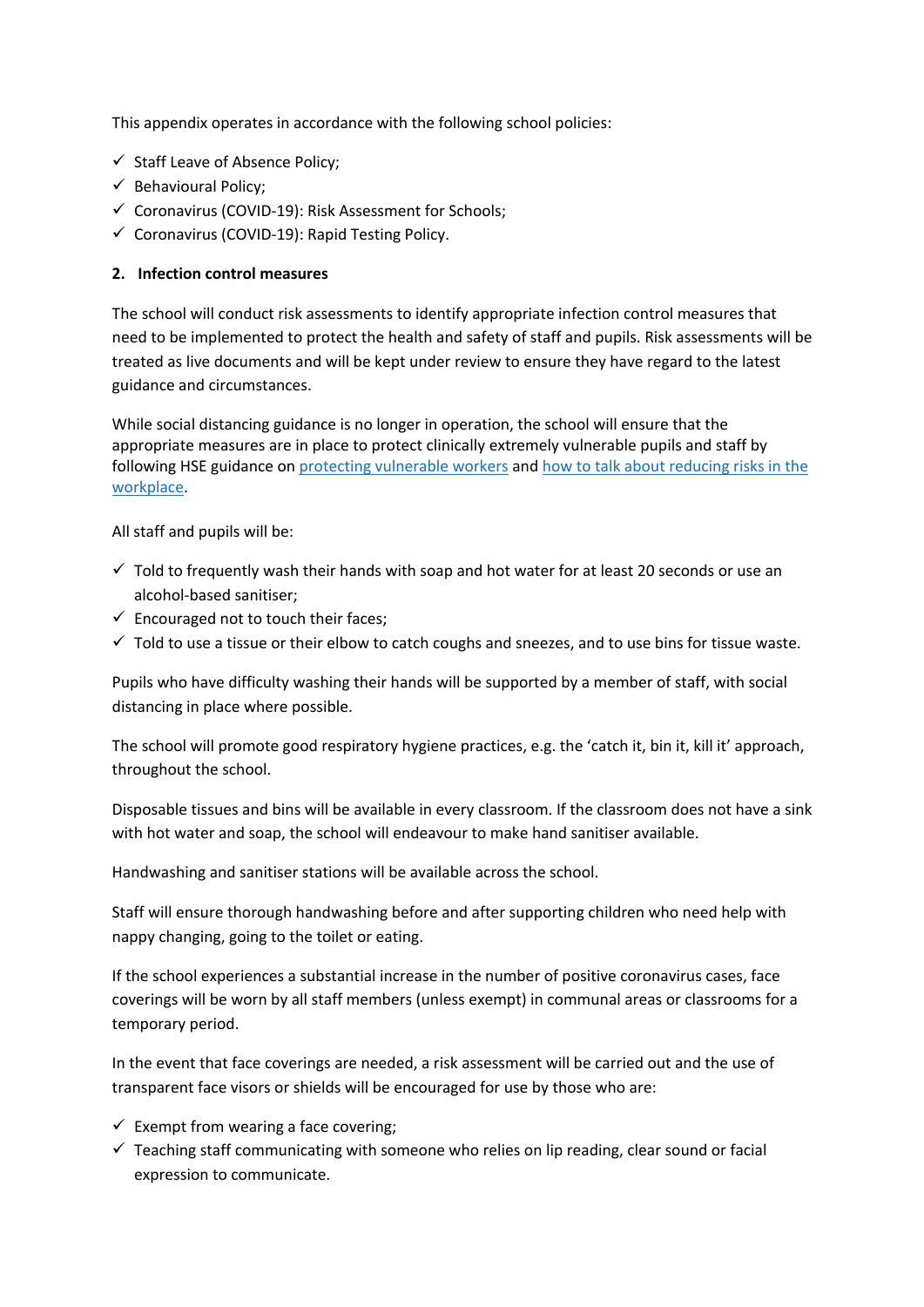Sharing food, drink, utensils and equipment will be avoided as much as possible. Frequently touched surfaces will be cleaned and disinfected more often than usual.

Classroom-based resources, e.g. books and games, will be used and shared within bubbles and cleaned regularly; however, individual and very frequently used equipment, such as pencils or pens, will not be shared.

The frequency of cleaning will increase, particularly for outdoor playground equipment and surfaces in classrooms, within toilet blocks and in changing rooms, in accordance with PHE's 'COVID-19: cleaning of non-healthcare settings outside the home' guidance and the Cleaning Policy.

Equipment and furniture, including tables, chairs, door handles, light switches and bannisters, will be cleaned and disinfected regularly.

# **3. Preventing the further spread of infection**

All staff, pupils, parents and visitors are encouraged to continue to undertake twice weekly LFT testing. The frequency of LFT can be increased if individuals are feeling generally unwell or if it helps them to feel safer in the school community.

Staff, pupils, parents, and visitors will be told not to enter the premises if they are displaying symptoms of coronavirus.

If anyone becomes unwell with the symptoms of coronavirus, they will be sent home and advised to follow PHE's 'Stay at home: guidance for households with possible or confirmed coronavirus (COVID-19) infection.'

Anyone displaying one or more of the three main symptoms, - a persistent cough, a high temperature or the loss of taste and/or smell - will be told to get tested via a PCR if they have not done so already. Further actions to take following testing are outlined in section 4 of this appendix.

The school will encourage all staff to download the NHS COVID-19 app to ensure that those who need to self-isolate after contact with an infected individual will be notified and can begin their selfisolation as soon as possible. The headteacher will ensure that staff familiarise themselves with the features of the app.

Anyone who is contacted by NHS Test and Trace for being a close contact of someone with coronavirus will take a PCR (polymerase chain reaction) test and only complete a 10-day selfisolation period if their test comes back positive.

If a pupil is awaiting collection, they will be moved to a room where they can be isolated behind a closed door, depending on their age and needs, and receive adult supervision if required. Where possible, a window will be opened for ventilation.

If the pupil needs to use the toilet whilst waiting to go home, they will be required to use a separate bathroom, where possible. This bathroom will be cleaned and disinfected using standard cleaning products before anyone else uses it.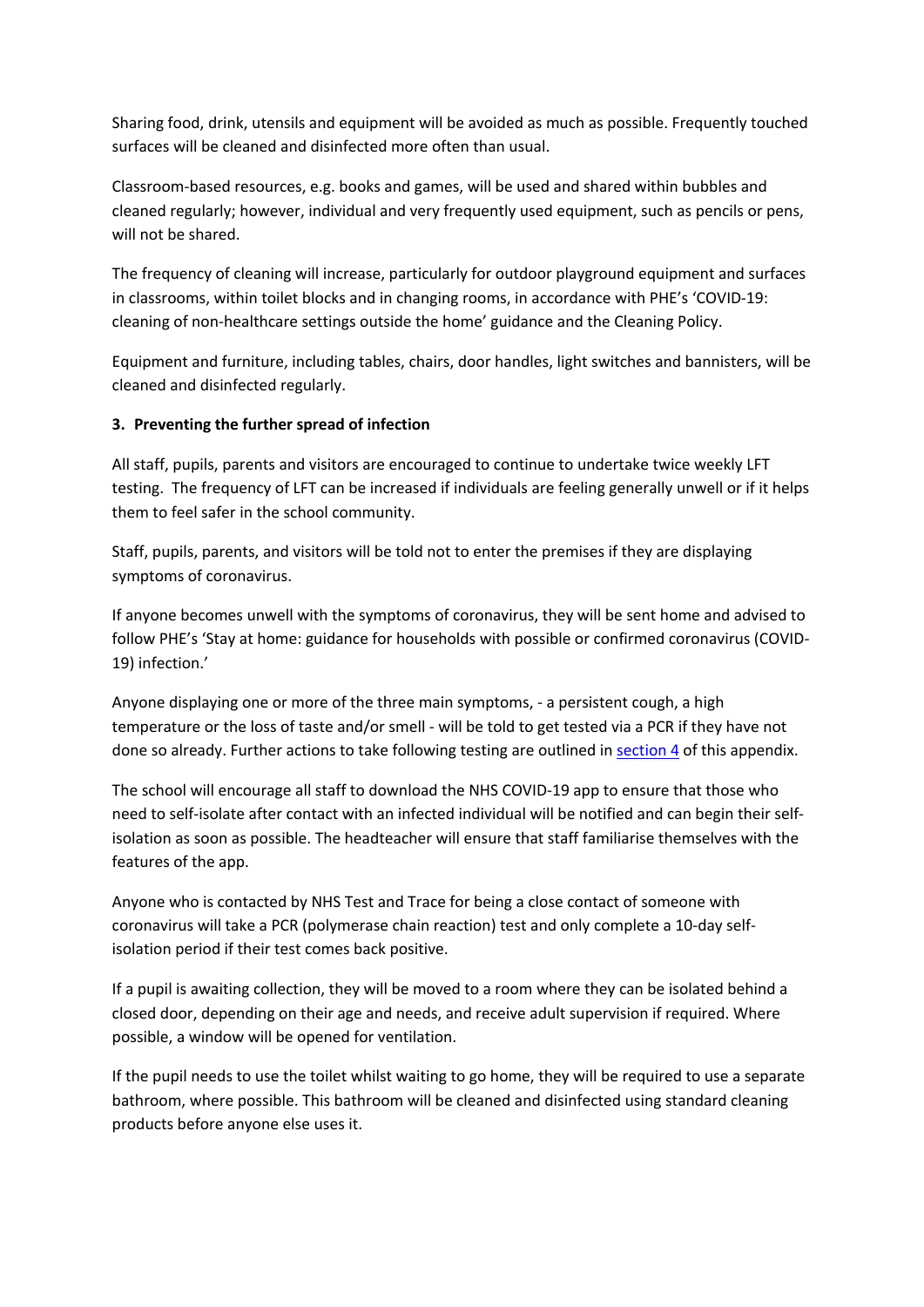If a member of staff has helped someone who is unwell with coronavirus symptoms, they will not be sent home unless they develop symptoms themselves or they have been required to do so by NHS Test and Trace.

Staff will wear PPE, including gloves, a face mask, and an apron, if direct personal care or close contact with an unwell pupil is necessary, and if a two-metre distance apart cannot be maintained. If deemed necessary, eye protection will also be worn.

After removing their PPE, staff will wash their hands thoroughly for at least 20 seconds following any contact with someone who is unwell.

All used PPE will be placed in a refuse bag and be disposed of as normal domestic waste unless the wearer has symptoms of coronavirus.

When cleaning an area where a person with possible or confirmed coronavirus has been, staff will use disposable gloves and an apron. Staff will wash their hands with soap and water for at least 20 seconds after all PPE has been removed.

If there is visible contamination to an area, e.g. with bodily fluids, cleaning staff will use additional PPE to protect their eyes, mouth and nose.

Additional PPE will only be used in a very limited number of scenarios:

- $\checkmark$  If an individual pupil becomes ill with coronavirus symptoms and only then if close contact is necessary
- $\checkmark$  When performing aerosol generating procedures procedures that create a higher risk of respiratory infection transmission

Areas where a symptomatic individual has passed through and spent minimal time, e.g. corridors, but which are not visibly contaminated with bodily fluids, will be cleaned thoroughly with normal cleaning products.

All surfaces that a symptomatic person has come into contact with will be cleaned and disinfected, including objects which are visibly contaminated and those which are potentially contaminated, e.g. door handles.

Disposable cloths or paper rolls and disposable mop heads will be used to clean all hard surfaces, floors, chairs, door handles and sanitary fittings, using one of the following options:

- $\checkmark$  A combined detergent disinfectant solution at a dilution of 1,000 parts per million available chlorine (1000 ppm av.cl);
- $\checkmark$  A household detergent followed by disinfection (1000 ppm av.cl), following the manufacturer's instructions for dilution, application and contact times;
- $\checkmark$  An alternative disinfectant which is checked to ensure it is effective against enveloped viruses.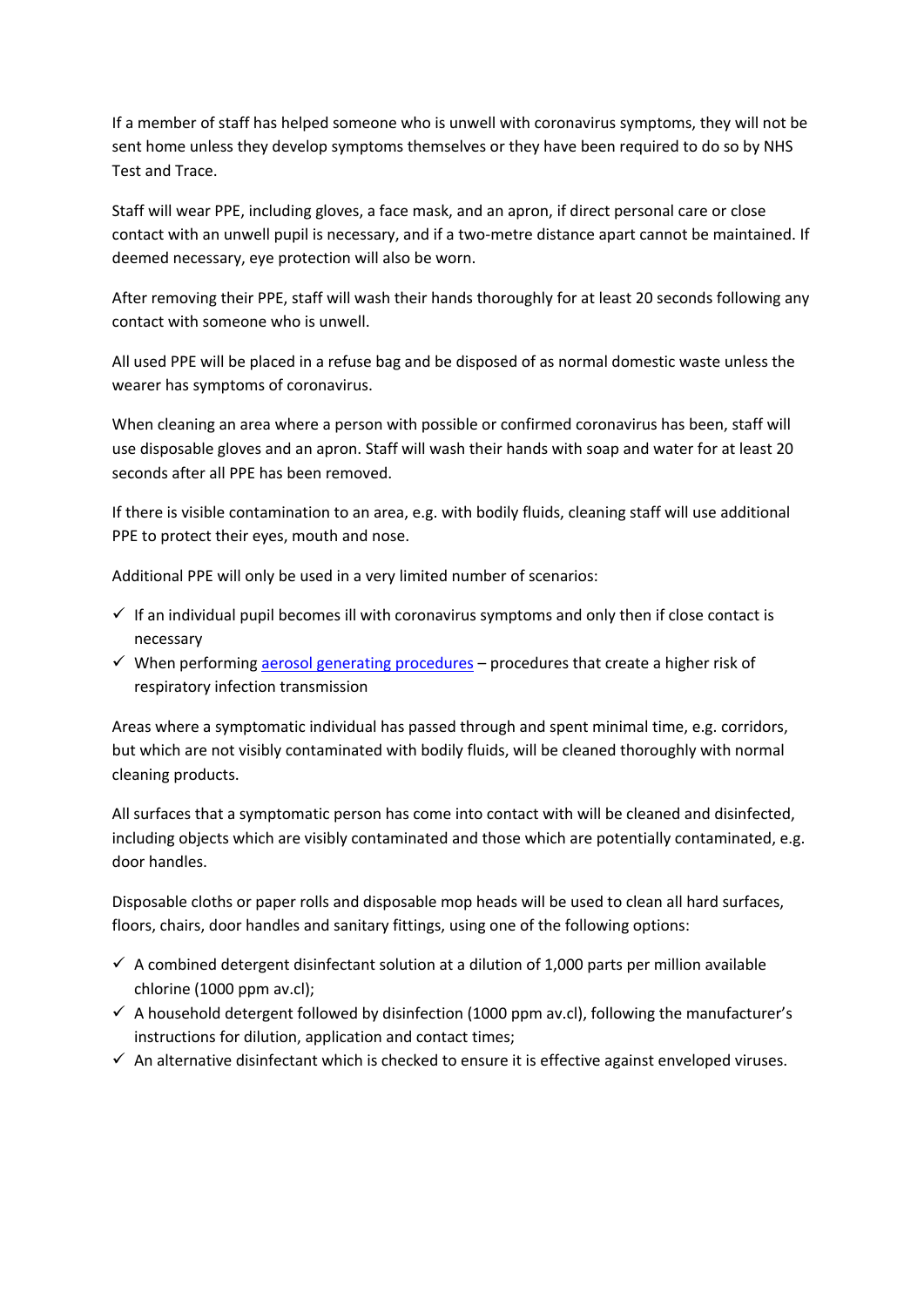Cleaning staff will be asked to:

- $\checkmark$  Avoid creating splashes and spray when cleaning;
- $\checkmark$  Dispose of any cloths and mop heads used by putting them into waste bags;
- $\checkmark$  Steam clean items that cannot be cleaned using detergents, e.g. upholstered furniture;
- $\checkmark$  Dispose of items that are heavily contaminated with body fluids and cannot be cleaned by washing;
- $\checkmark$  Ensure that bins are emptied throughout the day.

Used PPE and waste from possible cases and the cleaning of potentially infected areas will be put into a plastic rubbish bag which will be tied when full. The plastic bag will then be placed into a second tied bin bag, put in a suitable and secure place, and stored for 72 hours or more to reduce the risk to waste disposal workers.

# **4. Testing**

All staff are offered twice weekly lateral flow testing. Participation in this testing is strongly encouraged; however, it is not mandatory.

Following testing positive using an LFD test, staff and pupils should self-isolate whilst awaiting a confirmatory PCR test result.

If a PCR test is taken within two days of a positive LFD test, and is negative, it overrides the self-test LFD test and the pupil or staff member can return to school, as long as they do not have symptoms of coronavirus.

Where a symptomatic staff member is self-isolating and cannot access testing quickly, the school will consider, on a case-by-case basis, offering home-testing kits to the staff member to ensure they can return to work as quickly as possible. This approach will not be used for pupils.

Parents and staff will be asked to inform the school immediately of any test results. If their test is negative, the staff member or pupil can return to school after self-isolation. If their test is positive, the staff member or pupil will stay in self-isolation and be allowed to return to school only once they do not have symptoms other than a cough, high temperature or loss of or change in their sense of smell or taste.

If a staff member or pupil is confirmed to have coronavirus, contact should be made to the dedicated PHE/NHS advice service through the DfE helpline as soon as possible. If the school is contacted by PHE/NHS Track and Trace, it will work with the team of advisors to understand the action it needs to take – this may involve receiving help and advice from PHE's local health protection team (HPT), if escalated. Parents will be informed of any plans in writing.

We will report all confirmed cases of coronavirus through the DfE's online attendance form daily return, and inform the Local Authority.

# **5. Contingency planning**

Any future national or local restrictions imposed on the school as a result of rising coronavirus cases will be dealt with in line with the school's Coronavirus (COVID-19): Contingency Plan.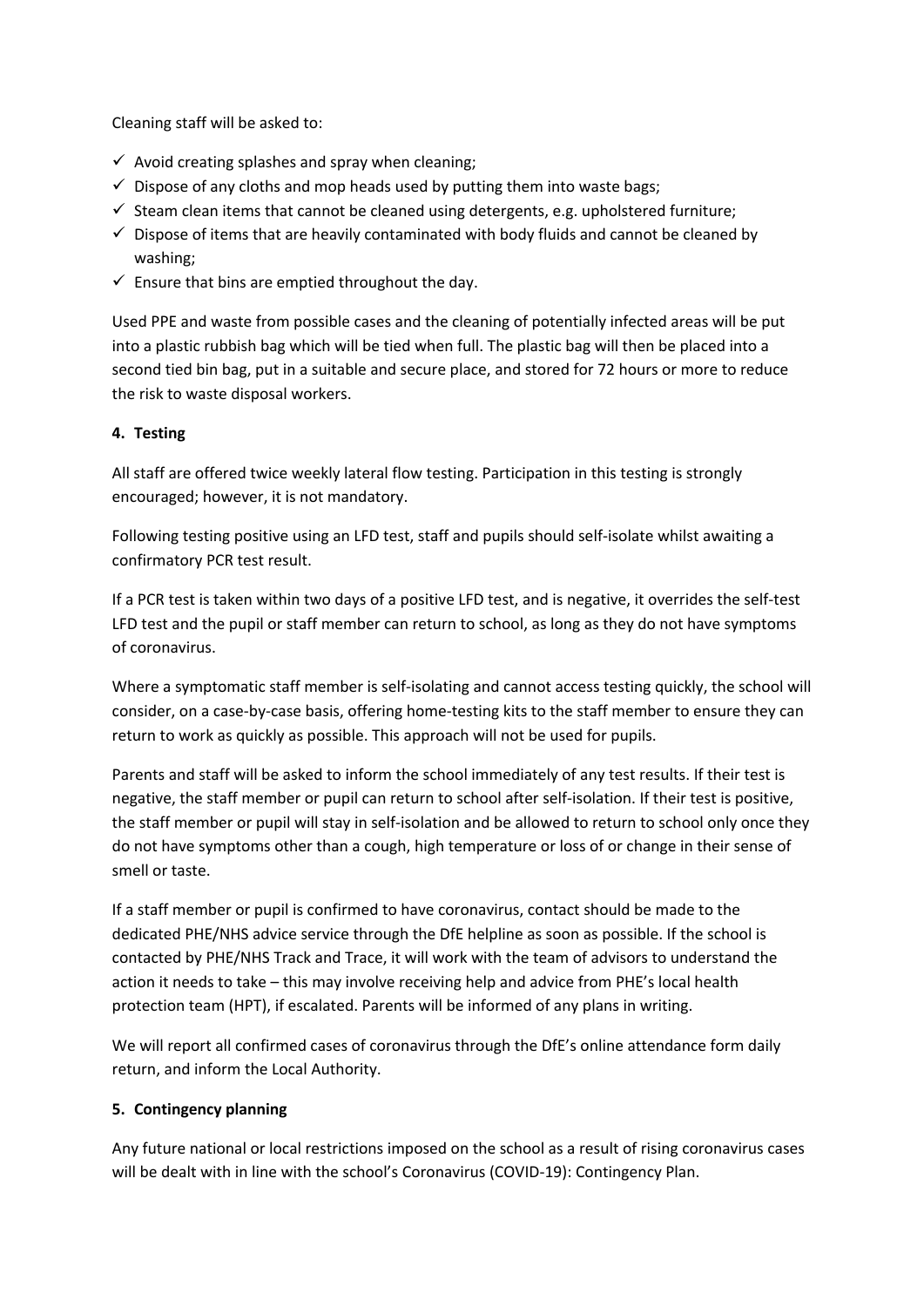The school will follow the DfE's guidance set out in its 'Contingency framework: education and childcare settings' guidance and closely monitor the number of positive cases among pupils and staff and will consider taking additional action if the number of positive cases substantially increases.

The school will use the following thresholds as an indication for when to seek public health advise:

- $\checkmark$  Five pupils and staff members, who are likely to have mixed closely, test positive for coronavirus within a 10-day period;
- $\checkmark$  10 percent of pupils who are likely to have mixed closely test positive for coronavirus within a 10day period.

At the point of reaching a threshold, the school will review and reinforce the testing, the school will review and reinforce testing, hygiene and ventilation measures already in place and consider:

- $\checkmark$  Whether any activities could take place outdoors, including exercise, assemblies or classes;
- $\checkmark$  Ways to improve ventilation indoors;
- $\checkmark$  One-off enhanced cleaning focussing on touch points and any shared equipment.

The school will seek additional public health advise if transmission becomes a concern within the school.

The school will take action on any advice offered by public health experts if it is deemed that additional action should be taken as a result of high transmission rates within the school.

This may include:

- $\checkmark$  Temporarily making it a requirement to wear face coverings for staff and visitors in indoor and communal spaces pending regular review;
- $\checkmark$  Increasing the frequency of testing.

Under extreme circumstances, and as a last resort, the school will be prepared for any restrictions on attendance to prevent transmission of the virus within the school, and will provide high quality remote learning for all affected pupils.

In the event that pupils are required to return to remote learning for a minimal period of time, onsite provision will still be retained for vulnerable pupils and children of critical workers.

#### **6. Communication with parents**

The school will inform parents about the measures being taken and request they provide support with implementation, e.g. by encouraging measures to continue at home.

#### **7. Pupils with Special Educational Needs and/or Disabilities [SEND]**

The school will work with the Local Authority and parents to decide how best to continue supporting pupils with Educational Health Care plans whilst ensuring they stay healthy and safe.